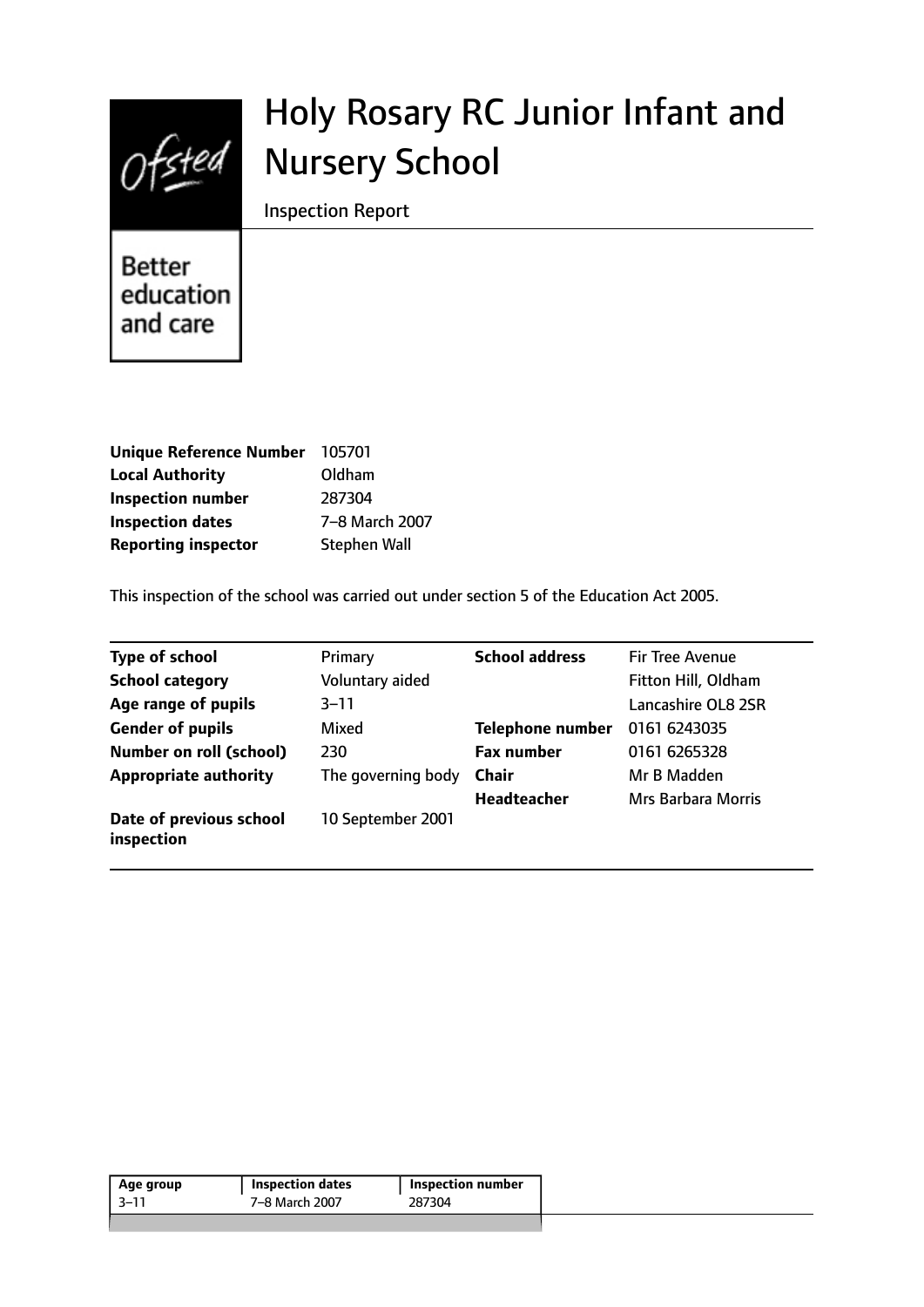© Crown copyright 2007

Website: www.ofsted.gov.uk

This document may be reproduced in whole or in part for non-commercial educational purposes, provided that the information quoted is reproduced without adaptation and the source and date of publication are stated.

Further copies of this report are obtainable from the school. Under the Education Act 2005, the school must provide a copy of this report free of charge to certain categories of people. A charge not exceeding the full cost of reproduction may be made for any other copies supplied.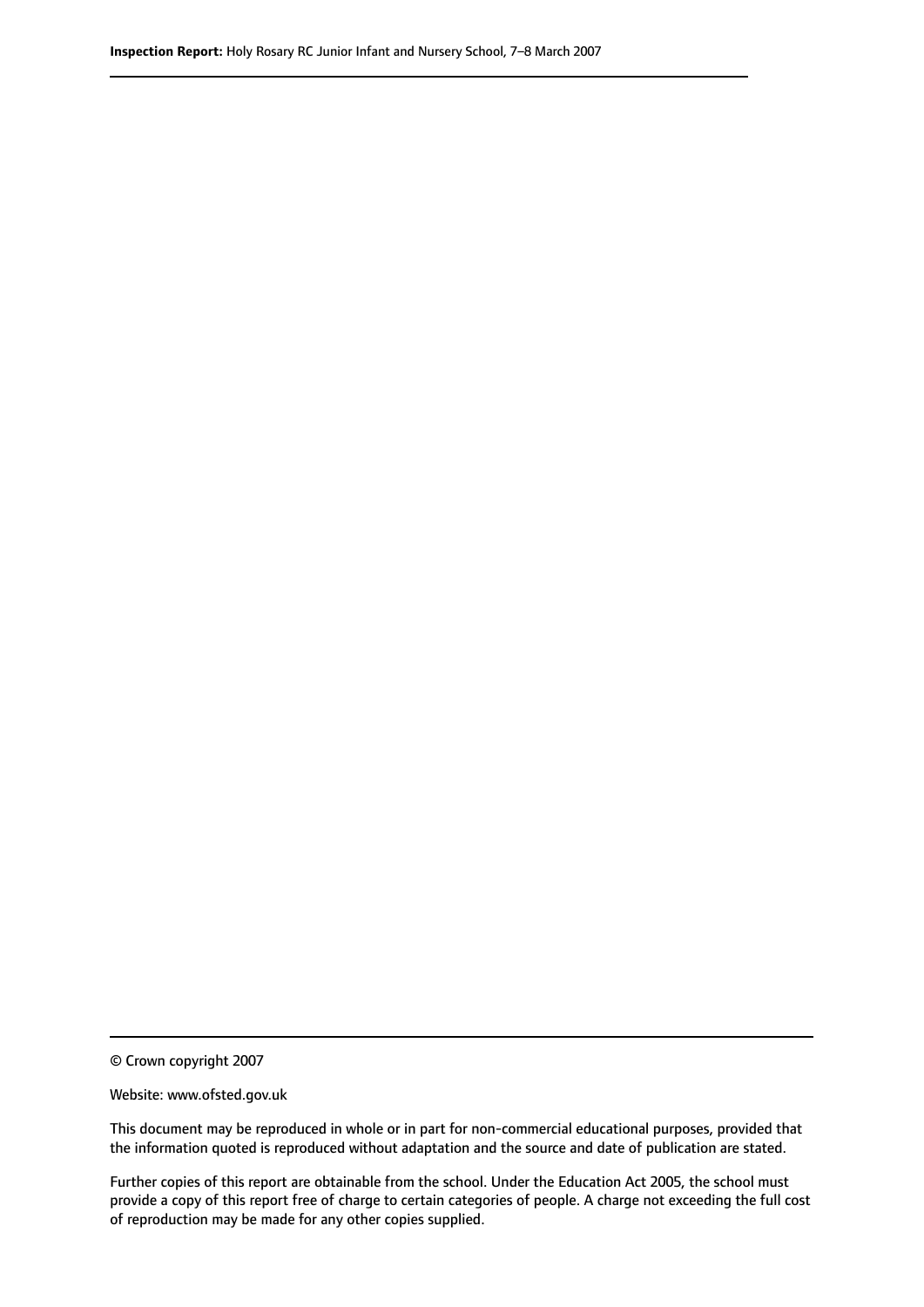# **Introduction**

The inspection was carried out by two Additional Inspectors.

## **Description of the school**

Holy Rosary is an average sized urban primary school. The nature of its intake changed considerably in 2002 because of a change to its admissions criteria. Until that date the school admitted Catholic pupils from a wide area of largely average social and economic circumstances. Since 2002, however, the school has admitted its pupils exclusively from the local area of very challenging social and economic circumstances. The majority of pupils joining the school are no longer from practising Catholic families. Most pupils are of White British heritage and have English as their mother tongue. The proportion of children entitled to free school meals is above the national average. The numbers of pupils with learning difficulties and/or disabilities is broadly average. The school holds Investors in People status and the ActiveMark for sport award, the Healthy School Standard award and the Silver and Gold Eco School award.

#### **Key for inspection grades**

| Grade 1 | Outstanding  |
|---------|--------------|
| Grade 2 | Good         |
| Grade 3 | Satisfactory |
| Grade 4 | Inadequate   |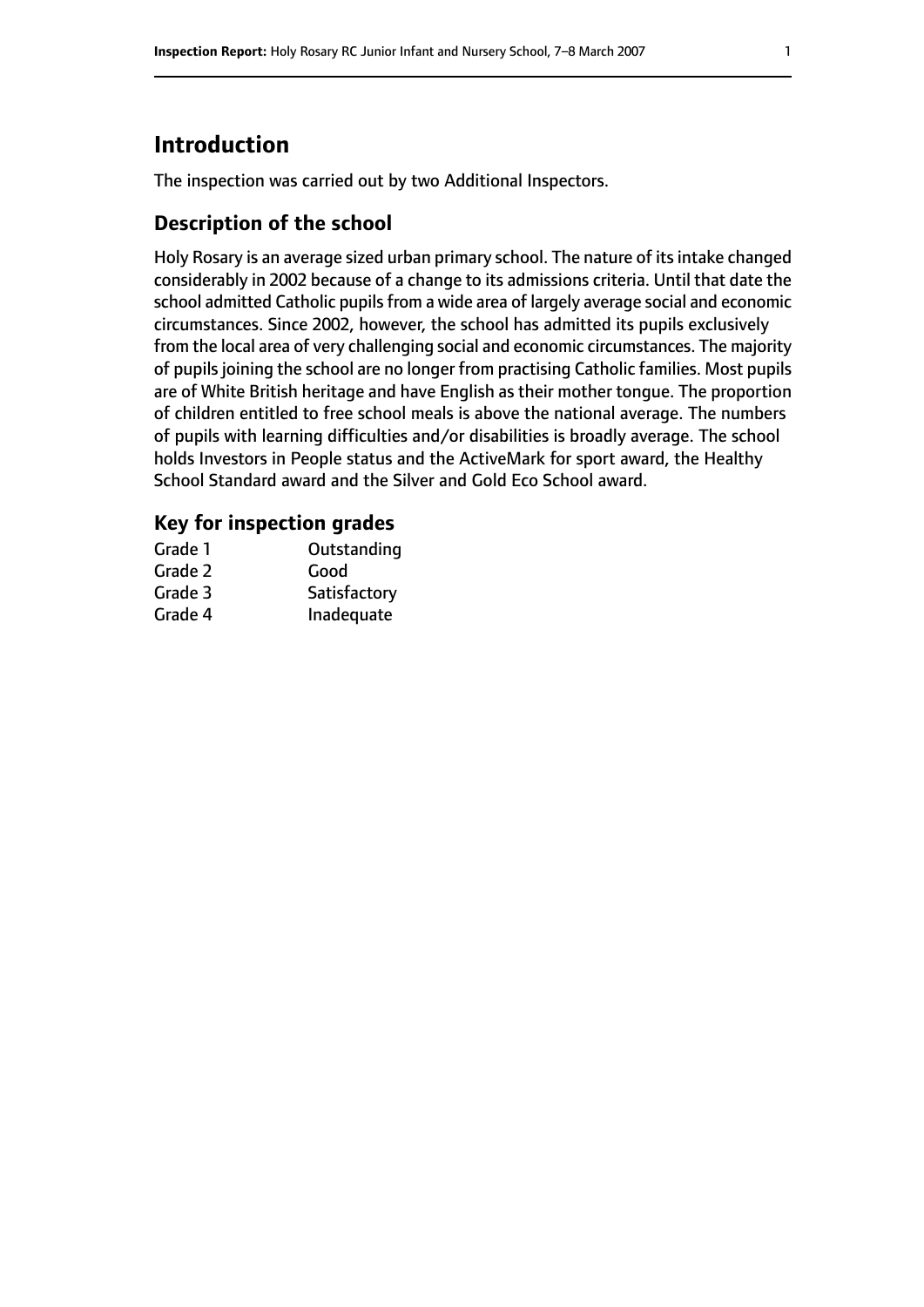## **Overall effectiveness of the school**

#### **Grade: 1**

Holy Rosary is an outstanding school because its pupils make outstanding progress in their academic and personal development. It has risen very effectively to the challenge of the changing nature of its intake and has maintained very high levels of achievement for its younger, more challenging year groups. Central to the school's success is the outstanding leadership of the headteacher and senior managers who act as excellent role models and set very high expectations for all the school does. The overwhelming majority of parents value the school very highly and praise the quality of education it provides for their children. 'I cannot speak highly enough of the teachers' and 'I am so pleased I sent my children to Holy Rosary' are typical comments. Despite declining numbers of children in the area, a consistently high number of parents seek places for their children at Holy Rosary, showing how highly regarded it is in the community.

Strong Christian values underpin the school's work and support the pupils' excellent spiritual and moral development. This is an exceptionally happy school where the smiling faces of the pupils show how much they enjoy their education. Pupils' behaviour is exemplary in classrooms and around school. Relationships throughout the school are of the highest order. Adults are excellent role models for the children. All these aspects combine to produce youngsters who are courteous, confident and eager learners. The older pupils relish the range of responsibilities the school asks them to carry out such as helping the Nursery and Reception children at lunchtimes. Pupils feel safe in school and the level of care, guidance and support the school offers them is outstanding. By the time they leave the school the pupils are very well prepared for the next steps in their education and have a firm foundation for future success.

Standards, as reflected in national tests at the end of Key Stage 2, have risen steadily in recent years. In 2006 they were exceptionally high. This represents outstanding achievement for pupils who entered the school with broadly average levels of attainment. The very high standards are the result of highly effective teaching. Achievement is good in the Foundation Stage because of good teaching and the wide range of interesting activities provided. Following the change to the admissions criteria in 2002, pupils' attainment on entry to the school is now consistently below expected levels. Because of this, standards at the end of Key Stage 1 have declined from previously very high levels. They are still above average, however, and this represents very good achievement for these younger pupils. The curriculum is matched very effectively to the needs of the older pupils to support the very high standards they attain. The school has started to develop the curriculum for its younger pupils in the Foundation Stage and Key Stage 1 to match more closely the changing and more challenging nature of their needs. For example, the use of information and communication technology (ICT) has been bolstered to provide more stimulation for pupils whose concentration span is shorter. The school recognises that further development of the curriculum is needed and is determined to meet the challenge to maintain the outstanding levels of achievement.

The headteacher, ably supported by other senior staff and governors, sets a clear agenda for improvement. Very thorough self-evaluation procedures and careful analysis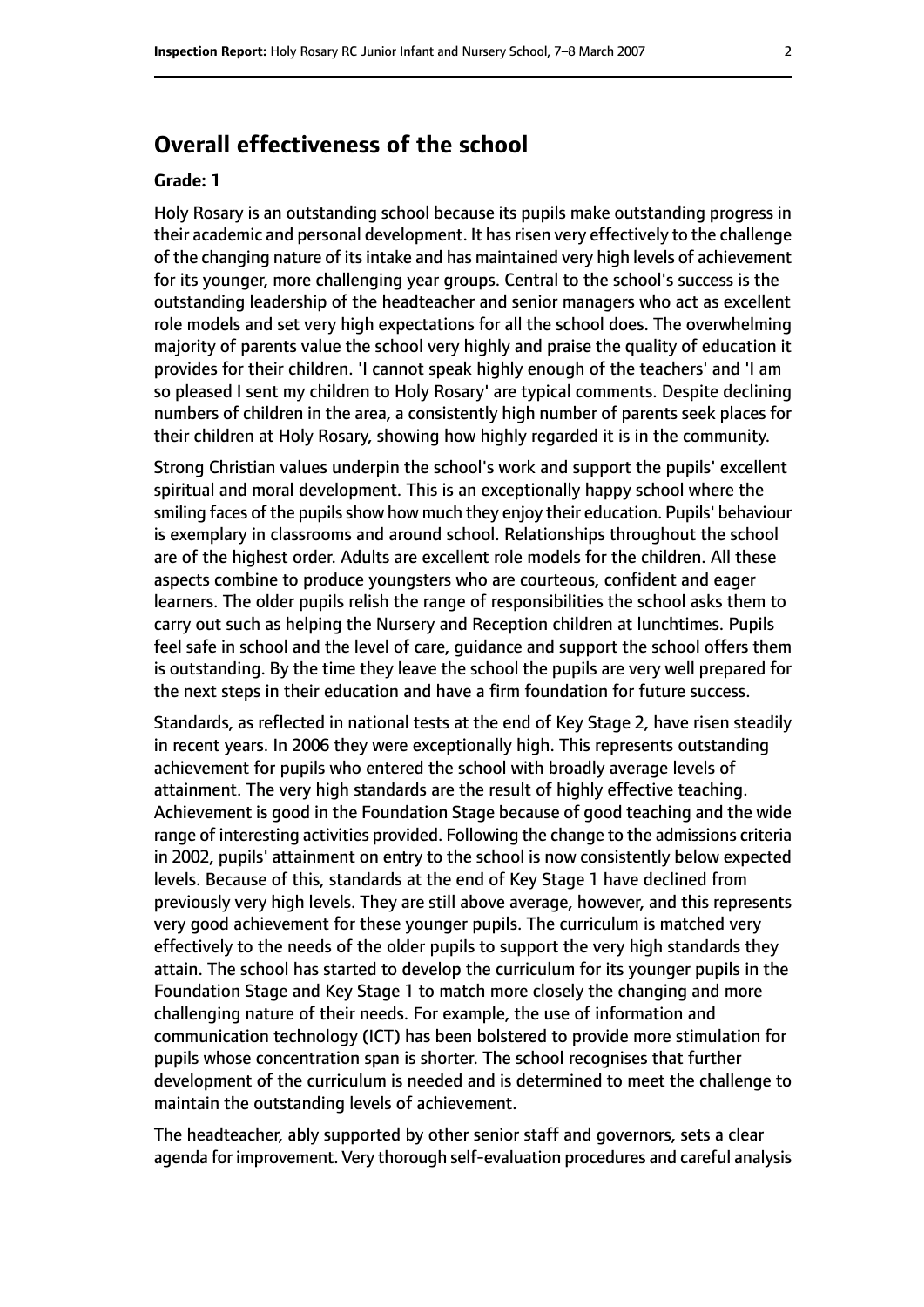of performance data mean that the school knows its strengths well and what it needs to do to improve its effectiveness even further. In some areas of its work, the school underestimates how effective it is because of its belief that only perfection can be judged as outstanding. The school has made very good progress since the last inspection. In particular, improvement to the quality of teaching and learning has supported strongly rising standards. The school's record of improvement and its outstanding leadership give it outstanding capacity for further improvement. The school offers outstanding value for money.

#### **What the school should do to improve further**

• Develop the curriculum to meet more closely the increasingly diverse needs and challenges of the changing nature of the school's intake.

## **Achievement and standards**

#### **Grade: 1**

Pupils' achievement is outstanding. Children enter Nursery with skills that are below those expected for their age. Many have poor communication and social skills. They make good progressin the Foundation Stage and are well prepared for Year 1, although some still have problems with language and communication. In Years 1 and 2 pupils build very well on their previous learning and attain above average standards by the end of Year 2. By the end of Year 6 standards are consistently above average and sometimes well above, as reflected in the exceptionally high test results in 2006. The school is able to demonstrate that a dip in standards in 2005 was caused by a year group containing a higher than usual proportion of lower attaining pupils. The school sets very demanding targets. In 2006 these were exceeded in English, mathematics and science at the end of Key Stage 2. Boys and girls do equally well. Pupils with learning difficulties and/or disabilities also achieve highly; in the tests at the end of Year 6 all attained the nationally expected levels for pupils aged 11.

### **Personal development and well-being**

#### **Grade: 1**

Pupils' personal development and well-being are outstanding. They love coming to school, as seen in their good and improving attendance rates. Their social and moral development is excellent. They respect one another and adults. They work and play together harmoniously and sensibly. Pupils' awareness of multicultural issues is strong because of educational visits to faith centres, for example, and celebrations of other cultures in their class work. Pupils develop a real awareness of the value of contributing to their community through the many opportunities they have to take on positions of responsibility such as by becoming 'Rosary Rangers' and running the school tuck shop. The active school council teaches them the importance of expressing their ideas and opinions constructively. Pupils have an excellent knowledge of the importance of living a healthy lifestyle. Large numbers take part in the school's wide range of sporting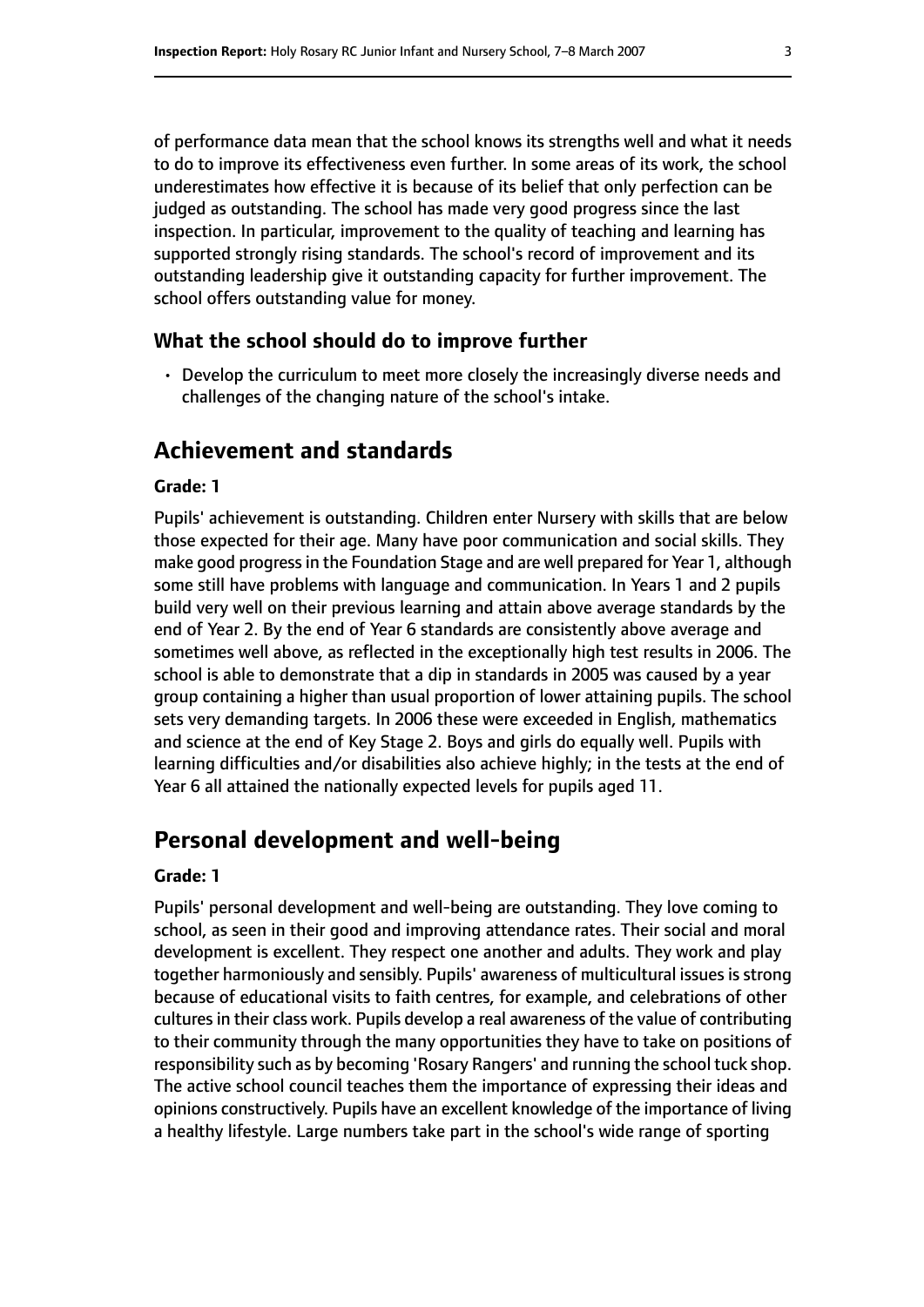activities. Pupils' high levels of competence in basic skills and their exceptional levels of self-confidence mean they are very well prepared for future success.

# **Quality of provision**

#### **Teaching and learning**

#### **Grade: 1**

Children get off to a good start in the Foundation Stage in response to good teaching. In Key Stages 1 and 2 teaching and learning are outstanding. Teaching is highly effective because it sets consistently high levels of challenge and expectations of what children can do. Lessons are planned exceptionally well to build on pupils' previous learning. Teachers are becoming increasingly adept at using ICT to add variety and interest to lessons. Teaching assistants work closely alongside the teachers contributing effectively to pupils' learning. Pupils are invariably engrossed in their work because the tasks they are set are imaginative and pitched at just the right level. The very positive relationships in classrooms encourage the pupils to want to learn and give of their best for their teachers. Imaginative displays around school celebrate pupils' work and encourage them to take real pride in their standards and presentation. The marking of work is excellent because it indicates clearly what pupils need to do to improve their work.

## **Curriculum and other activities**

#### **Grade: 2**

The quality of the curriculum is good. There is a strong emphasis on developing the core skills of reading, writing and number. The school recognises the need to develop its curriculum to make it more flexible in meeting the needs of its changing intake, such as providing a stronger emphasis on the development of emotional, communication and social skills. Provision for ICT is outstanding. Pupils are very confident and competent users of computers to support their independent learning. The wide range of enrichment activities in sports and the arts attract large numbers of participants. There are many educational visits to places of interest. These activities enrich the pupils' educational experiences and add significantly to their personal development.

#### **Care, guidance and support**

#### **Grade: 1**

The quality of care, guidance and support is outstanding. Arrangements for safeguarding children are firmly in place and reviewed regularly. Appropriate checks are made on adults working with children. Effective induction arrangements mean children settle in quickly when they join Nursery. Procedures for identifying vulnerable children are very effective and the school works with a wide range of outside agencies to support them. Children have the confidence to approach adults with any problems and know that appropriate action will be taken. Adults care deeply about the well-being of the pupils. They treat them with genuine respect and affection. Pastoral support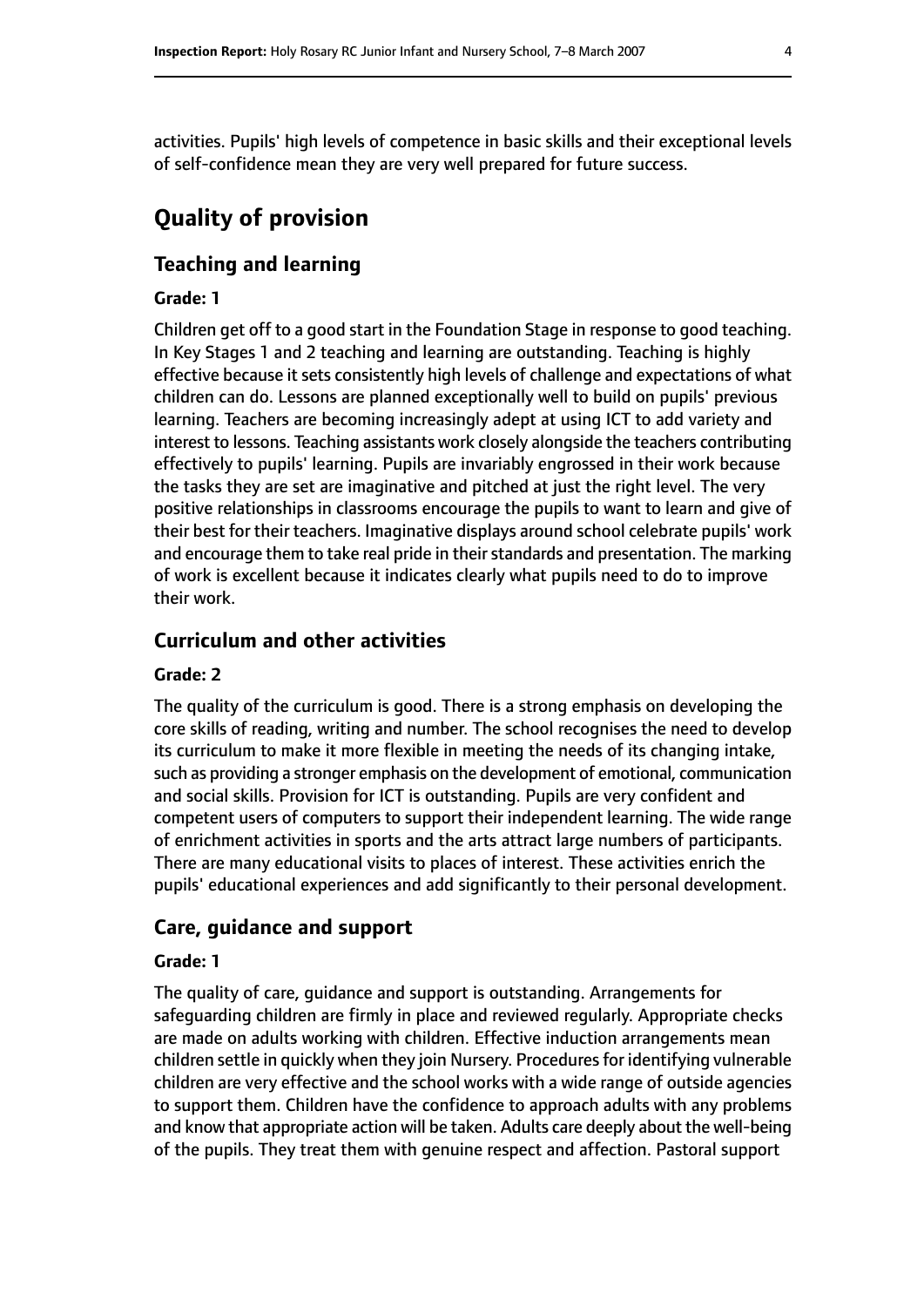is exemplary. The support and guidance for pupils' academic development is also outstanding. Very comprehensive and effective proceduresfor monitoring the progress of individuals and groups mean that any underachievement is quickly identified. Action to rectify it is swift and effective.

## **Leadership and management**

#### **Grade: 1**

The school is led outstandingly well by the headteacher, who receives very effective support from other senior managers, staff, parents and governors. She provides the school with a clear vision for success and sets the agenda for high standards in all the school does. The school really does want the pupils to do as well as they can and everyone works consistently to that end. High aspirations are at the heart of the school's development. There is a strong team spirit where everyone's contribution is valued. The professional development of staff is given a high priority and is closely linked to staff's own development and the development of the school. Procedures for self-evaluation are rigorous. It takes account of a wide range of stakeholders, including the parents. The school makes exemplary use of data to identify what it needs to improve. This leads to improvement and high achievement. Governors are very effective in providing challenge and support.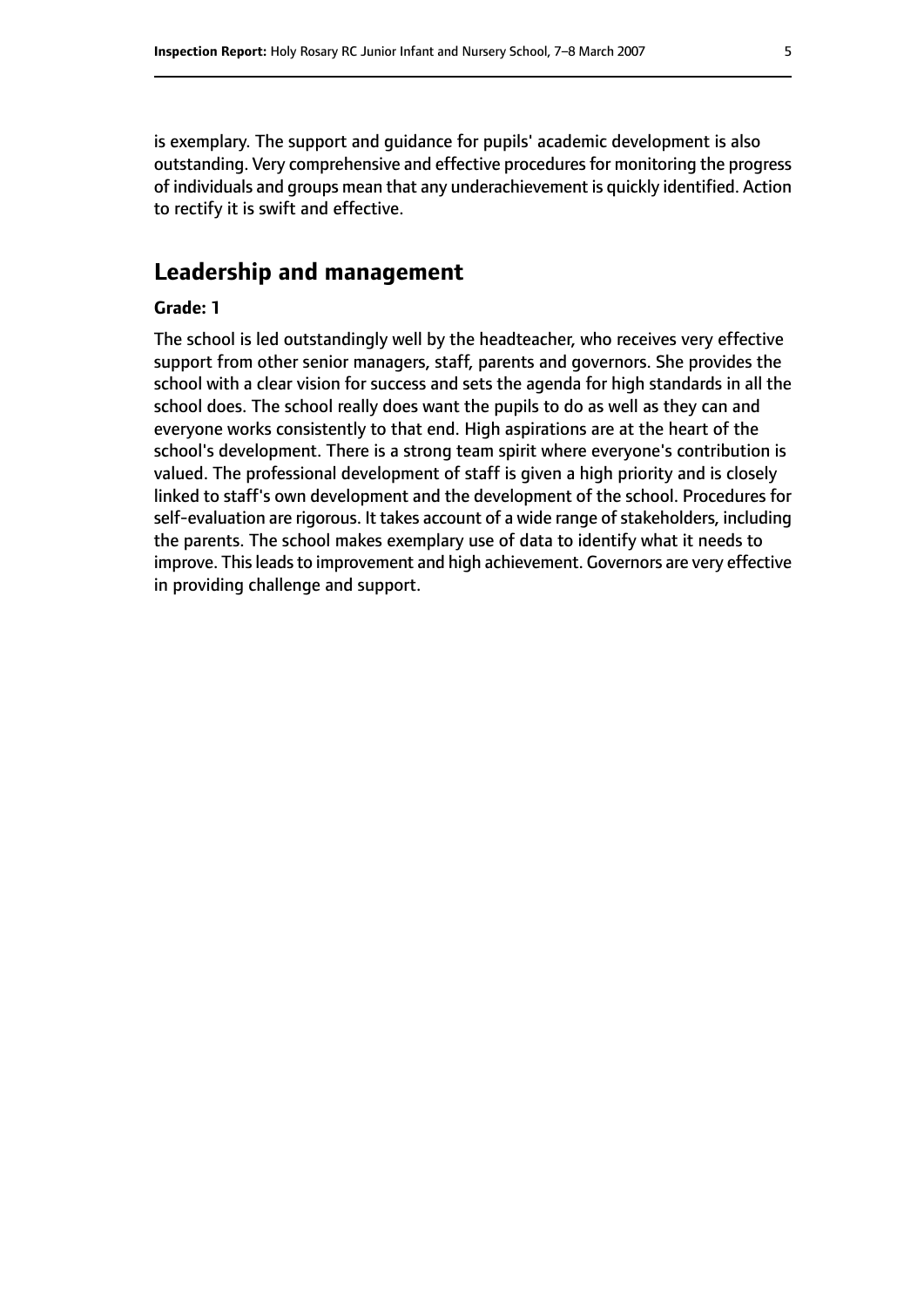**Any complaints about the inspection or the report should be made following the procedures set out inthe guidance 'Complaints about school inspection', whichis available from Ofsted's website: www.ofsted.gov.uk.**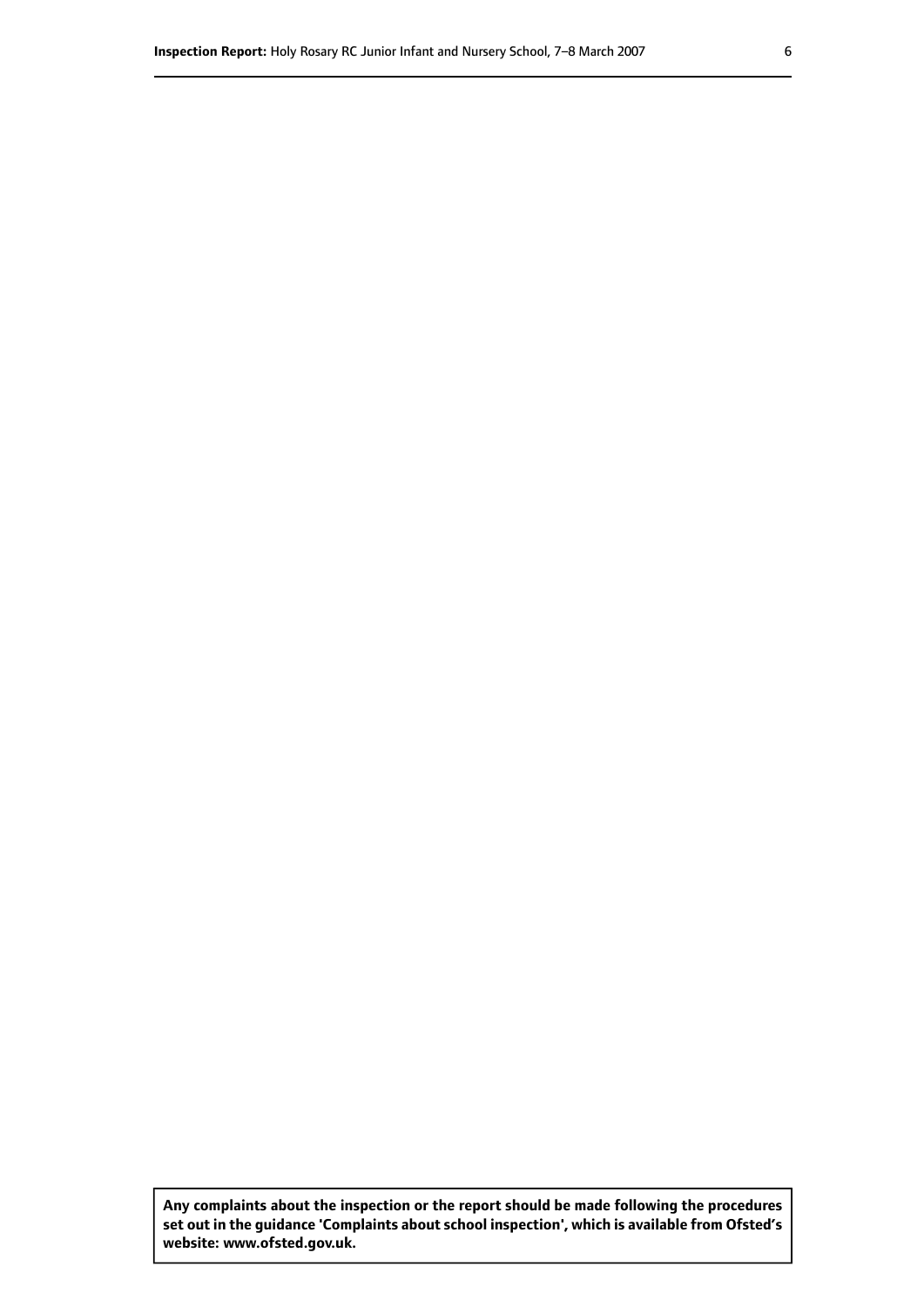# **Inspection judgements**

| Key to judgements: grade 1 is outstanding, grade 2 good, grade 3 satisfactory, and grade 4 | School         |
|--------------------------------------------------------------------------------------------|----------------|
| inadeauate                                                                                 | <b>Overall</b> |

# **Overall effectiveness**

| How effective, efficient and inclusive is the provision of education, integrated<br>care and any extended services in meeting the needs of learners? |     |
|------------------------------------------------------------------------------------------------------------------------------------------------------|-----|
| How well does the school work in partnership with others to promote learners'<br>well-being?                                                         |     |
| The quality and standards in the Foundation Stage                                                                                                    |     |
| The effectiveness of the school's self-evaluation                                                                                                    |     |
| The capacity to make any necessary improvements                                                                                                      |     |
| Effective steps have been taken to promote improvement since the last<br>inspection                                                                  | Yes |

## **Achievement and standards**

| How well do learners achieve?                                                                               |  |
|-------------------------------------------------------------------------------------------------------------|--|
| The standards <sup>1</sup> reached by learners                                                              |  |
| How well learners make progress, taking account of any significant variations between<br>groups of learners |  |
| How well learners with learning difficulties and disabilities make progress                                 |  |

## **Personal development and well-being**

| How good is the overall personal development and well-being of the<br>learners?                                  |  |
|------------------------------------------------------------------------------------------------------------------|--|
| The extent of learners' spiritual, moral, social and cultural development                                        |  |
| The behaviour of learners                                                                                        |  |
| The attendance of learners                                                                                       |  |
| How well learners enjoy their education                                                                          |  |
| The extent to which learners adopt safe practices                                                                |  |
| The extent to which learners adopt healthy lifestyles                                                            |  |
| The extent to which learners make a positive contribution to the community                                       |  |
| How well learners develop workplace and other skills that will contribute to<br>their future economic well-being |  |

## **The quality of provision**

| $\Box$ How effective are teaching and learning in meeting the full range of the $\Box$<br>  learners' needs?                |  |
|-----------------------------------------------------------------------------------------------------------------------------|--|
| $\overline{ }$ How well do the curriculum and other activities meet the range of needs<br>$\mid$ and interests of learners? |  |
| How well are learners cared for, guided and supported?                                                                      |  |

 $^1$  Grade 1 - Exceptionally and consistently high; Grade 2 - Generally above average with none significantly below average; Grade 3 - Broadly average to below average; Grade 4 - Exceptionally low.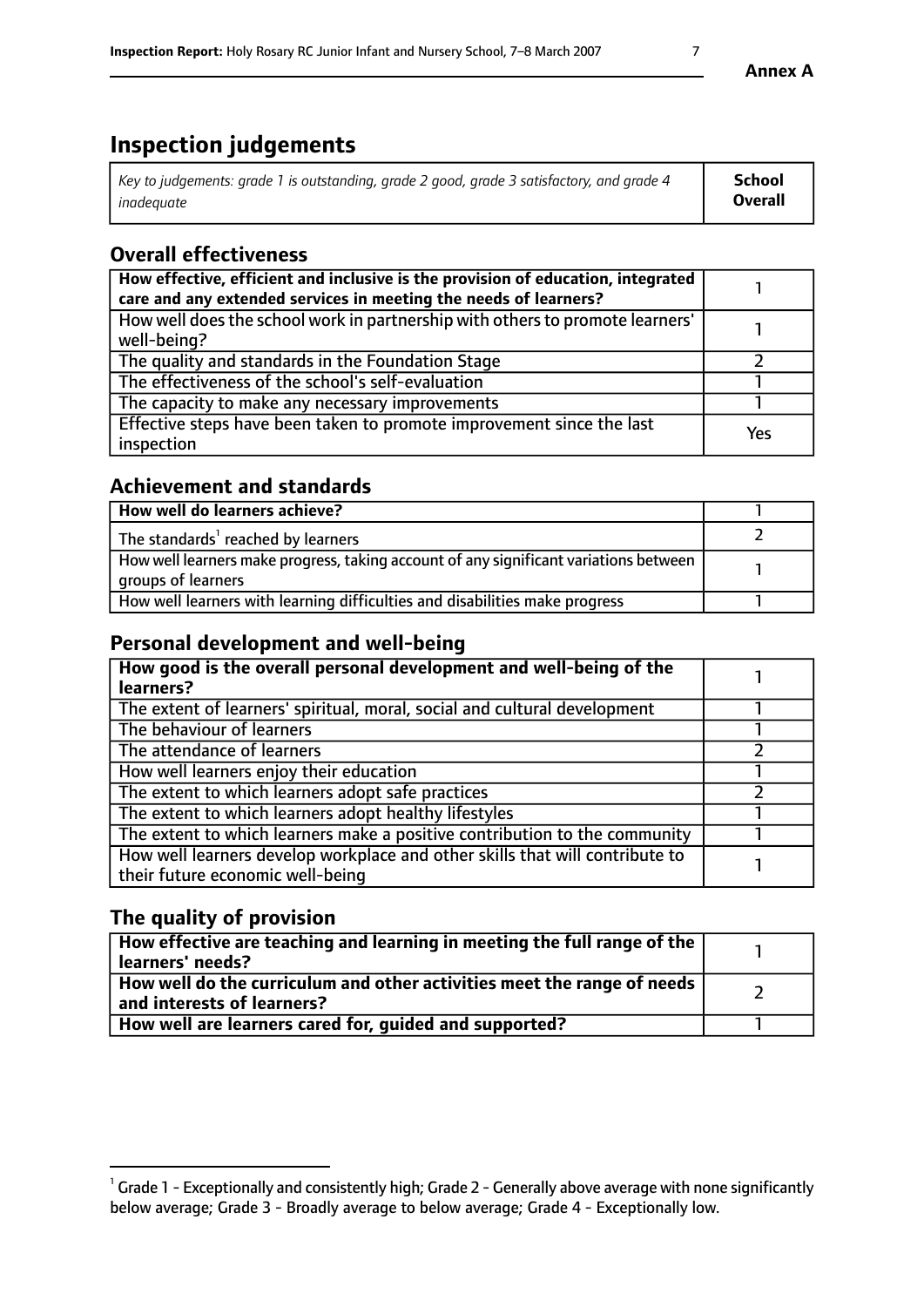# **Leadership and management**

| How effective are leadership and management in raising achievement<br>and supporting all learners?                                              |           |
|-------------------------------------------------------------------------------------------------------------------------------------------------|-----------|
| How effectively leaders and managers at all levels set clear direction leading<br>to improvement and promote high quality of care and education |           |
| How effectively performance is monitored, evaluated and improved to meet<br>challenging targets                                                 |           |
| How well equality of opportunity is promoted and discrimination tackled so<br>that all learners achieve as well as they can                     |           |
| How effectively and efficiently resources, including staff, are deployed to<br>achieve value for money                                          |           |
| The extent to which governors and other supervisory boards discharge their<br>responsibilities                                                  |           |
| Do procedures for safeguarding learners meet current government<br>requirements?                                                                | Yes       |
| Does this school require special measures?                                                                                                      | <b>No</b> |
| Does this school require a notice to improve?                                                                                                   | <b>No</b> |